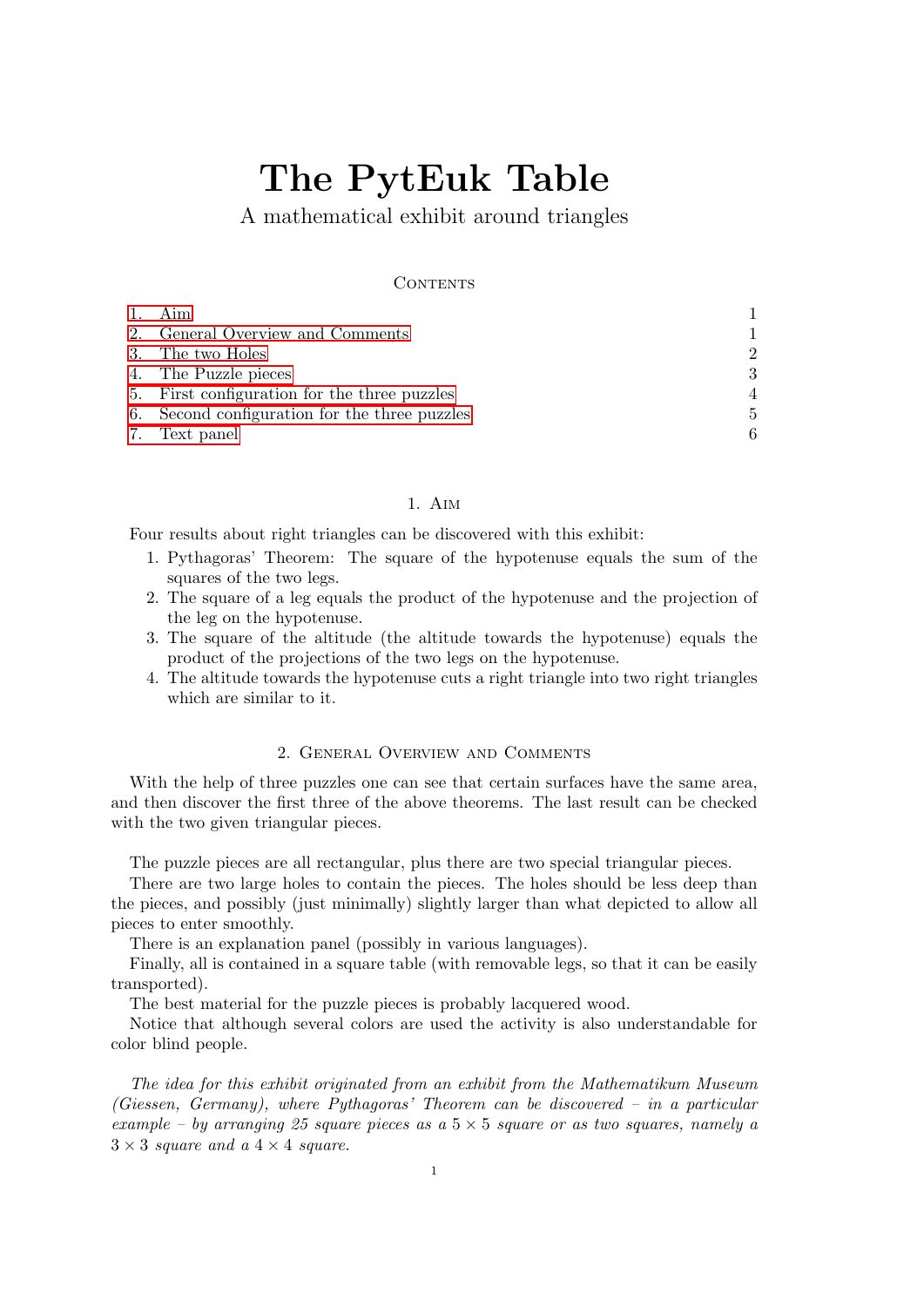<span id="page-1-0"></span>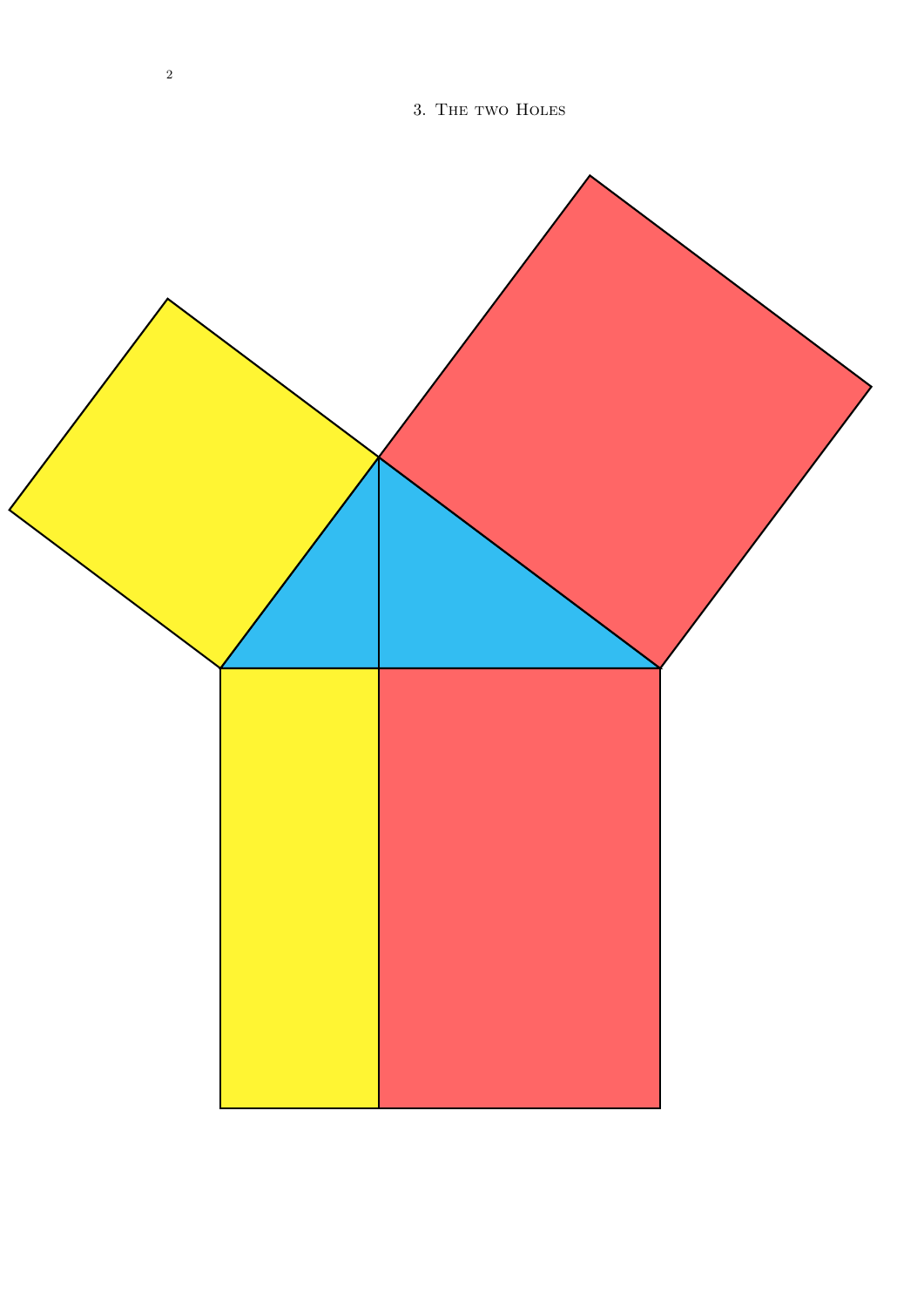

#### 4. The Puzzle pieces

<span id="page-2-0"></span>The unit length here is not specified. All right triangles are similar to the triangle with side-lengths 3,4,5.

**First puzzle:** Seven yellow puzzle pieces form either a  $15 \times 15$  square or a  $9 \times 25$  rectangle. The yellow pieces are: three of size  $9 \times 5$ , two of size  $6 \times 5$ , two of size  $3 \times 5$ .

**Second puzzle:** Eight red puzzle pieces form either a  $20 \times 20$  square or a  $16 \times 25$ rectangle. The red pieces are: four pieces of size  $16 \times 5$ , four pieces of size  $4 \times 5$ .

Third puzzle: Eight green puzzle pieces form either a  $12 \times 12$  square or a  $9 \times 16$  rectangle. The green pieces are: four of size  $8 \times 3$ , four of size  $4 \times 3$ .

Two special pieces: There are two special blue triangular pieces: together they form a right triangle with sizes 15, 20, 25. The blue pieces are: One right triangle of side-lengths 9, 12, 15 and one right triangle of side-lengths 12, 16, 20.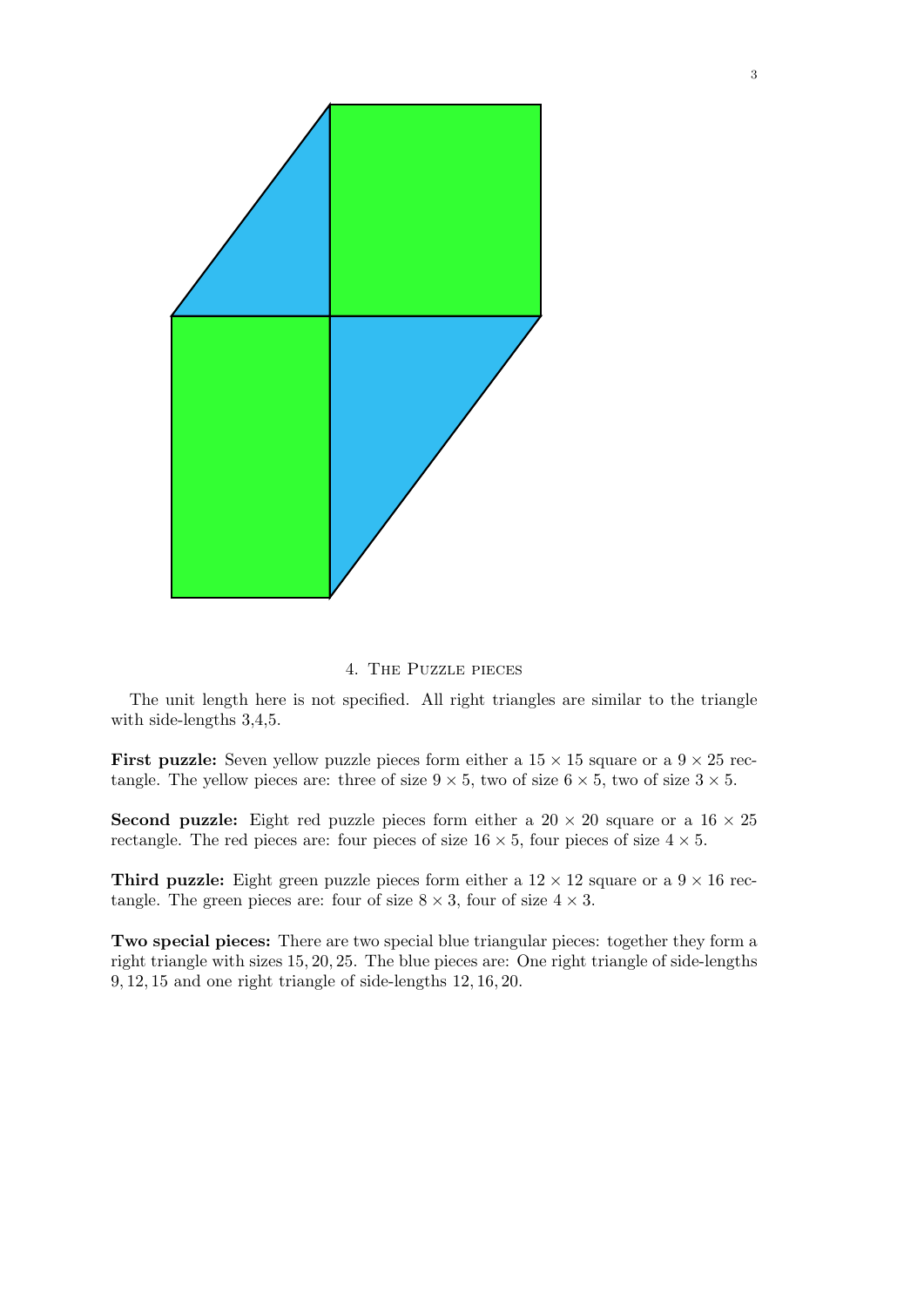<span id="page-3-0"></span>5. First configuration for the three puzzles





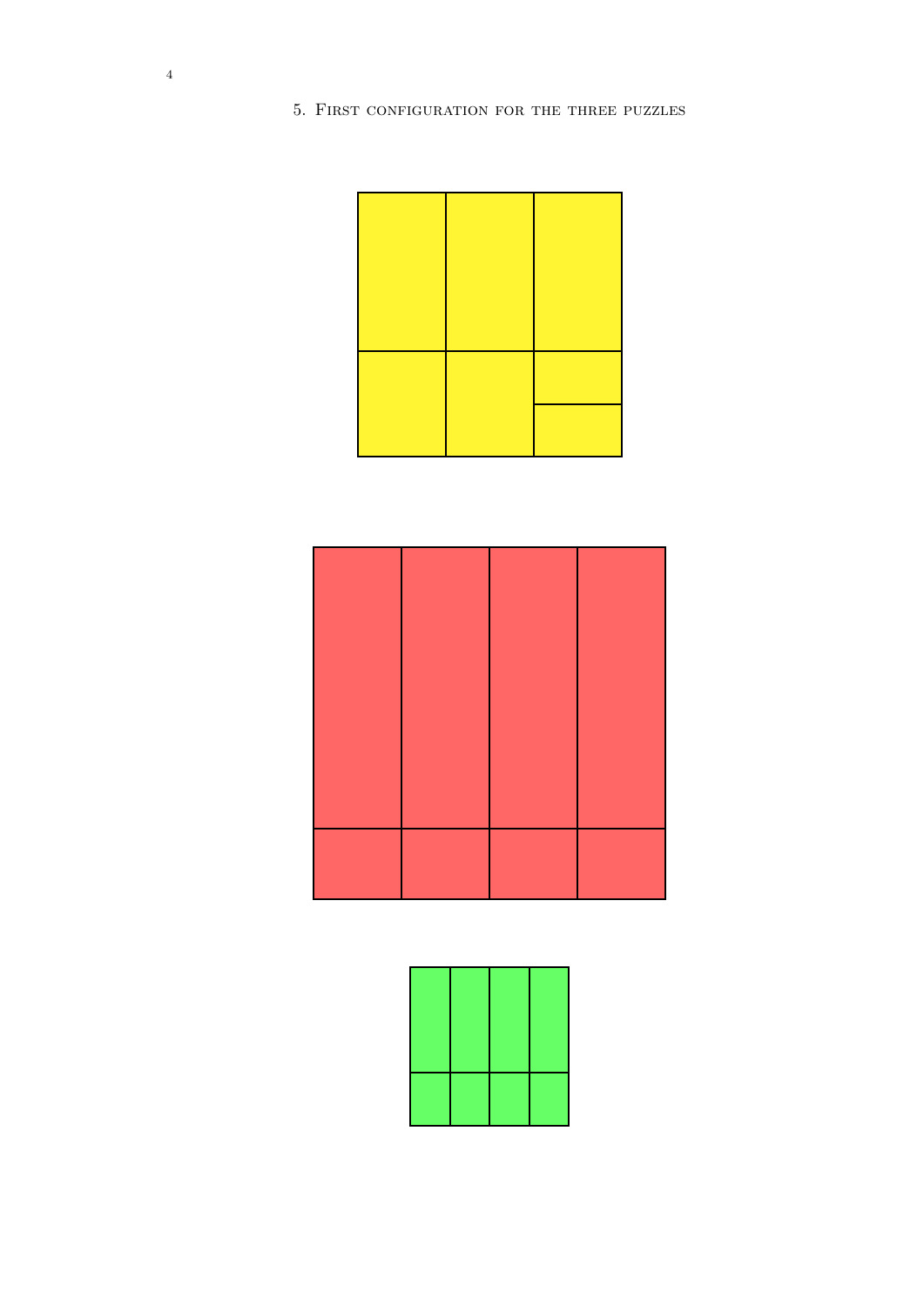## <span id="page-4-0"></span>6. Second configuration for the three puzzles